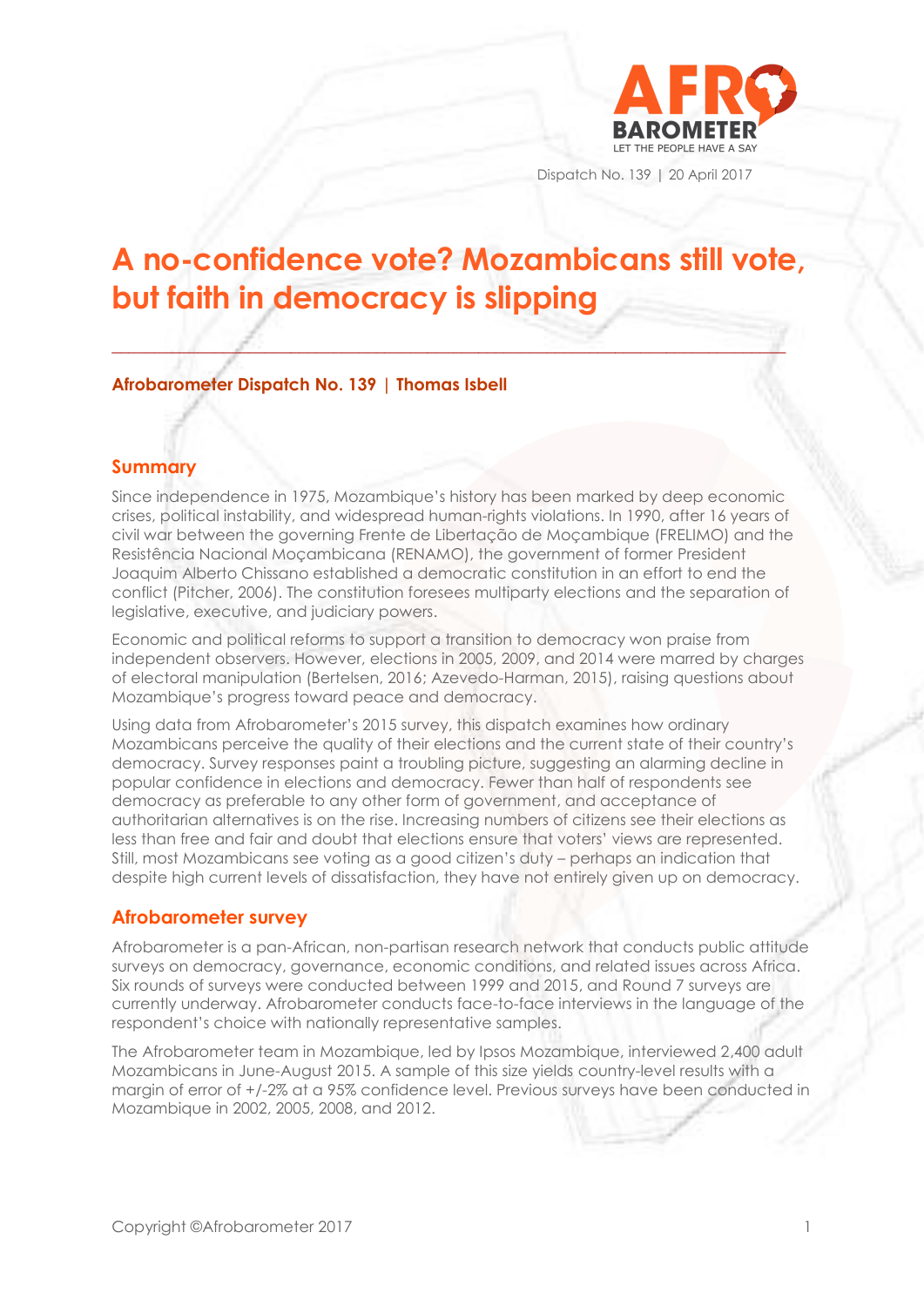

# **Key findings**

- Mozambicans are critical of the quality of their elections: Only about half (52%) say their most recent national election was free and fair, the lowest level since 2008, and only one in three believe that votes are "always" counted fairly (32%) and that opposition parties are "never" prevented from running (33%).
- While a strong majority (78%) see voting as a civic duty, citizens are becoming increasingly accepting of choosing leaders through methods other than elections (27%, up from 17% in 2012).
- Fewer than half (45%) of Mozambicans say they prefer democracy over any other system – the lowest level since 2002, and the second-lowest among all 36 African countries surveyed in 2014/2015. Growing numbers of citizens see non-democratic alternatives as acceptable.
- The proportion of citizens who consider Mozambique "a full democracy" or "a democracy, but with minor problems" has declined to 42%, and only one in four respondents (23%) say they are satisfied with the way democracy works in their country – less than half the level of satisfaction recorded in 2002.
- Only minorities believe that elections work well to ensure that the Assembly of the Republic reflects citizens' views (42%) and that voters can remove underperforming leaders from office (32%).

# **Are Mozambique's elections free and fair?**

A decreasing number of Mozambicans feel confident that their national elections are free and fair. While confidence rose steeply between 2005 and 2008, the proportion of citizens who say their most recent national election was "completely free and fair" or "free and fair, but with minor problems" has declined steadily over the past decade, from 68% in 2008 to 52% to 2015 (Figure 1). These perceptions place Mozambicans near the bottom in terms of confidence in elections among 36 African countries surveyed in 2014/2015 (Figure 2), well below the average of 65%. Meanwhile, the proportion who say the elections were "not free and fair" or "free and fair, with major problems" has more than tripled, from 11% to 35%.



**Figure 1: Are elections free and fair? |** Mozambique | 2005-2015

**Respondents were asked:** *On the whole, how would you rate the freeness and fairness of the last national election, held in [20XX]?*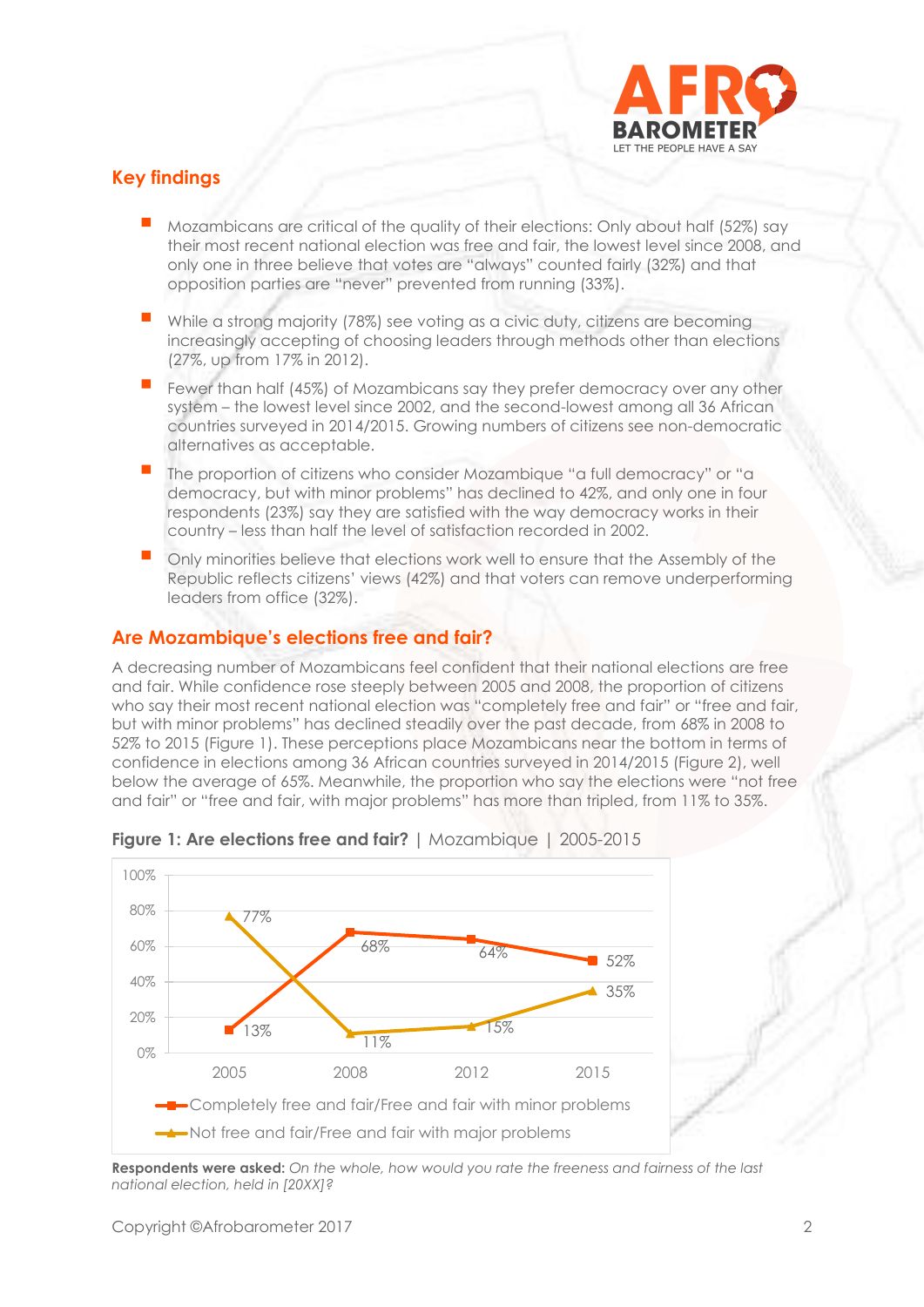



**Figure 2: Freeness and fairness of last national election |** 36 countries | 2014/2015

**Respondents were asked:** *On the whole, how would you rate the freeness and fairness of the last national election, held in [20XX]? (% who say "completely free and fair" or "free and fair, but with minor problems")*

In line with these concerns about free and fair elections, fewer Mozambicans report feeling free to vote for the candidate of their choice. While a majority (57%) still feel "completely free" and an additional 12% feel "somewhat free," the proportion of respondents who feel "not at all free" or "not very free" increased from 15% in 2012 to 24% in 2015 (Figure 3).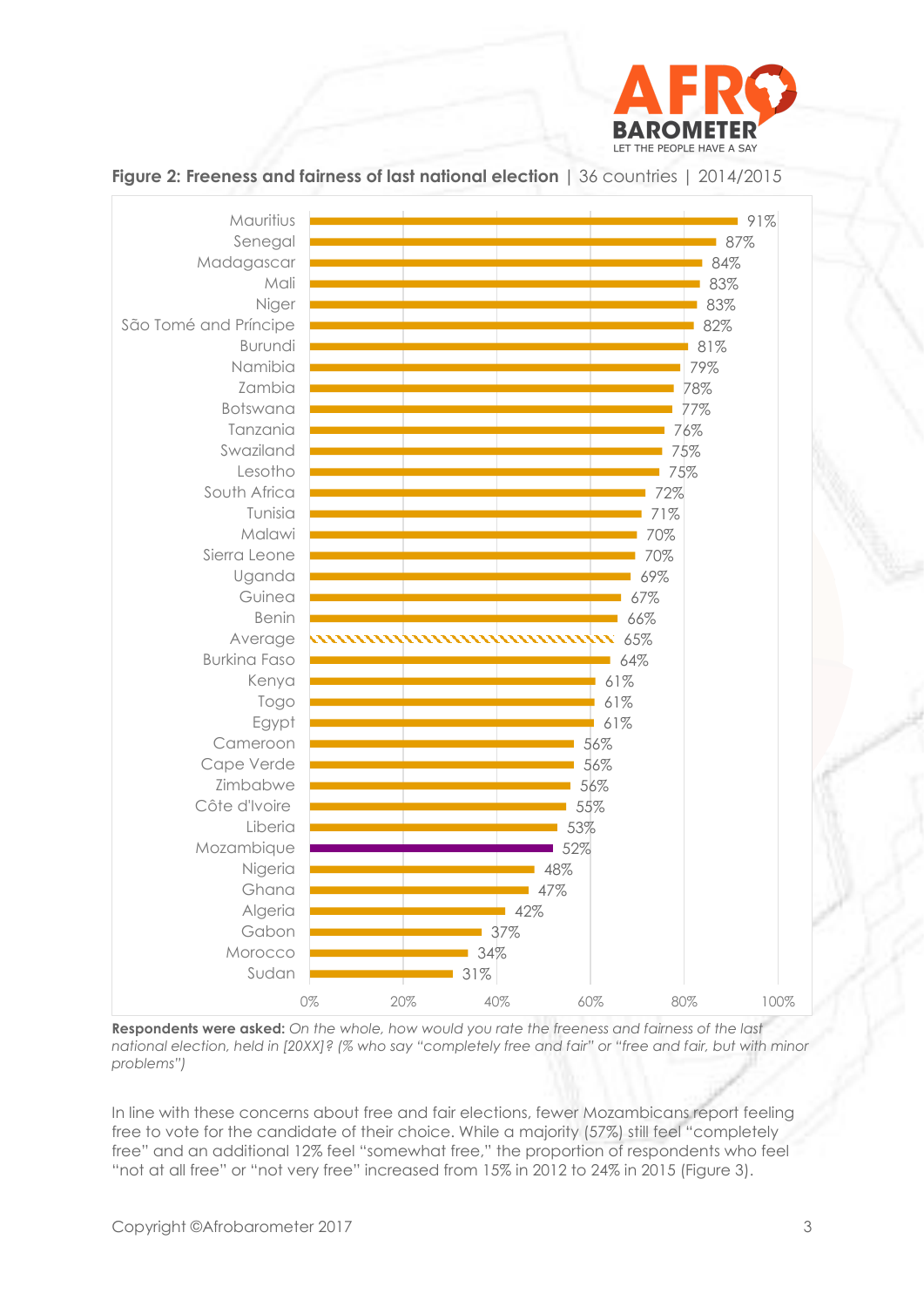



**Figure 3: Freedom to vote for candidate of one's choice |** Mozambique | 2002-2015

**Respondents were asked:** *In this country, how free are you to choose who to vote for without feeling pressured?*

# **Perceptions of election quality**

On specific indicators of the quality of their elections, Mozambicans offer fairly negative evaluations (Figure 4). They are evenly divided as to whether voters are given a genuine choice in elections: 41% say this is "never" or only "sometimes" the case, while 40% say it "often" or "always" happens. Only one in three (32%) say that votes are "always" counted fairly. Almost half (48%) say the media "never" or only "sometimes" provides fair coverage of all candidates, and only 33% say that opposition parties are "never" prevented from running. One in four respondents say voters are "often" or "always" bribed (25%) and are often/always threatened during elections (25%).



**Figure 4: Perceptions of election quality |** Mozambique | 2015

**Respondents were asked:** *In your opinion, how often do the following things occur in this country's elections: Voters are offered a genuine choice in the elections? Votes are counted fairly? The media provides fair coverage of all candidates? Opposition candidates are prevented from running for office? Voters are threatened with violence at the polls? Voters are bribed?*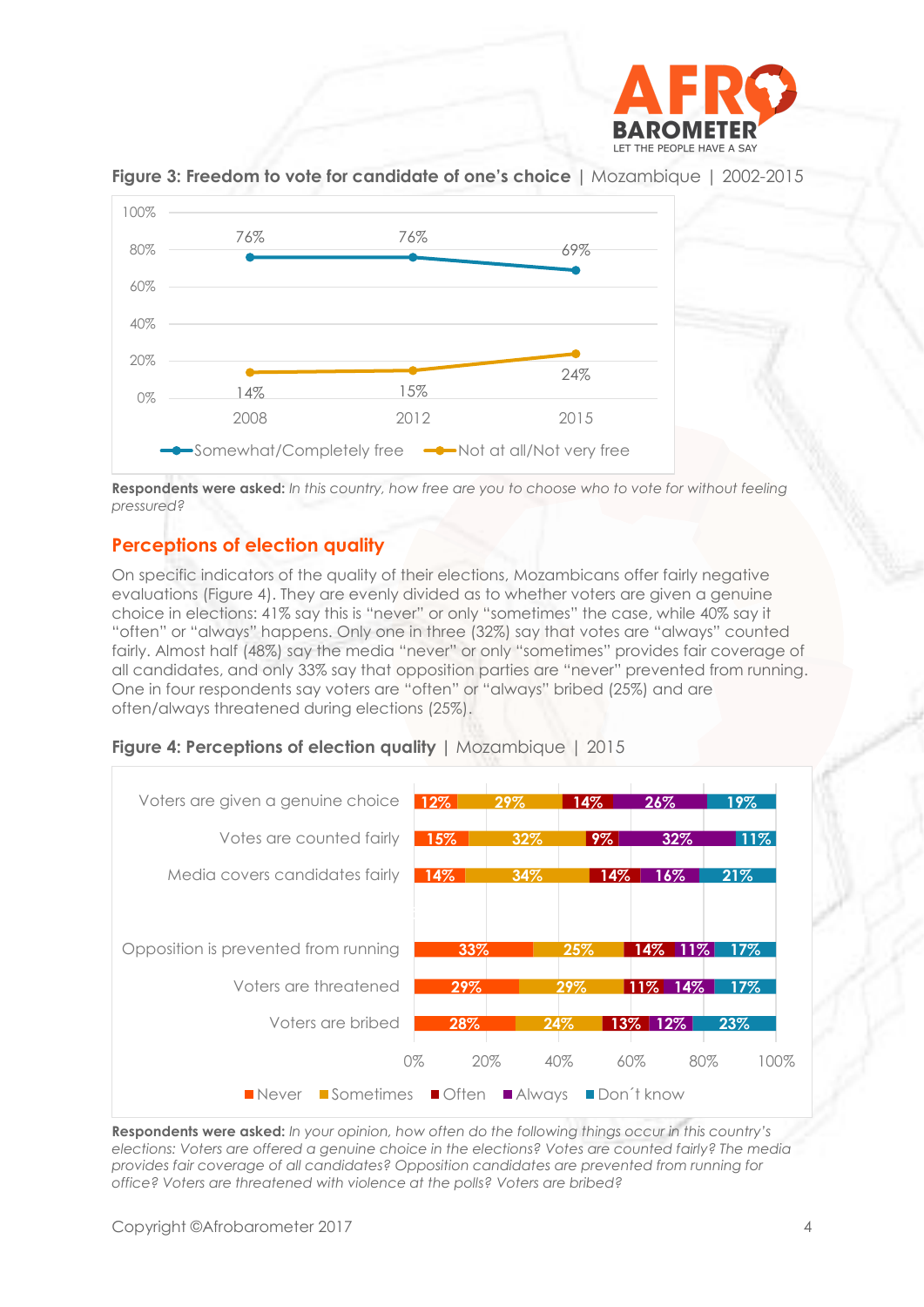

Critical assessments of election quality are also reflected in declining public trust in Mozambique's Electoral Commission, which is tasked with organizing and conducting elections. After a sharp increase in trust between 2002 and 2005, the proportion of citizens who say they trust the commission "somewhat" or "a lot" has continued a decade-long, from 72% in 2005 to 48% in 2015 (Figure 5). Meanwhile, the proportion expressing "just a little" or no trust at all has doubled, from 17% to 38%.





**Respondents were asked***: How much do you trust each of the following, or haven't you heard enough about them to say: The Electoral Commission?*

## **Does voting make a difference?**

The same trends are evident in Mozambicans' perceptions of how well elections serve their intended purposes. Respondents are equally divided as to how well elections work to ensure that the Assembly of the Republic reflects voters' views: 42% say they fulfill this function "well" or "very well" (down from 56% in 2005), while 42% say they do so "not very" or "not at all" well – more than double the level of negative perceptions 10 years ago (Figure 6).

#### **Figure 6: Do elections ensure that Assembly of the Republic reflects voters' views? |** Mozambique | 2005-2015



**Respondents were asked:** *Think about how elections work in practice in this country. How well do elections ensure that the representatives to the Assembly of the Republic reflect the views of voters?*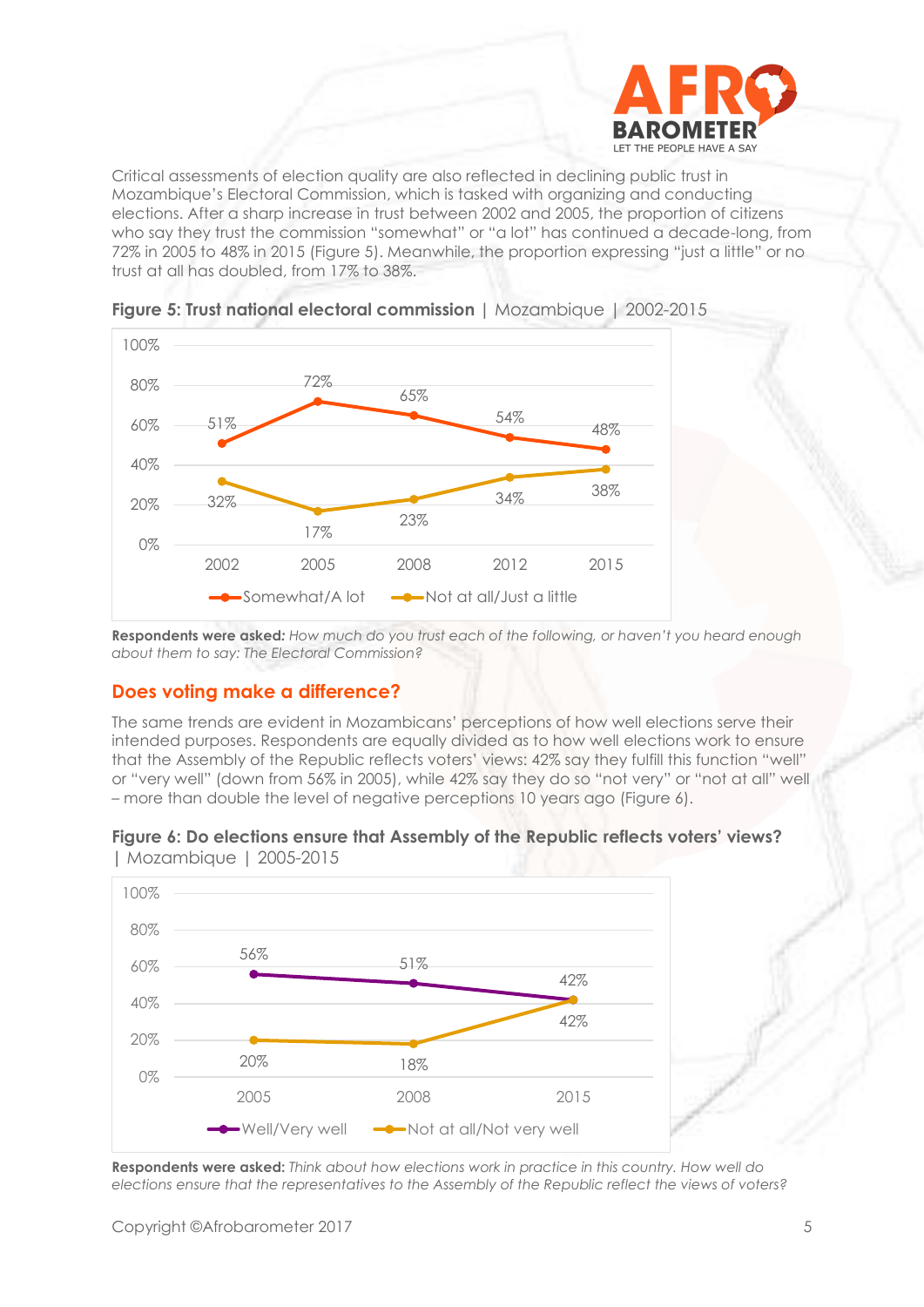

Similarly, the perception that elections work "well" or "very well" to allow ordinary people to remove under-performing leaders from office has decreased from 48% to 32% over the past decade (Figure 7). Again, the opposite view has doubled since 2005, from 25% to 50%.



**Figure 7: Do elections enable voters to remove leaders? |** Mozambique | 2005-2015

**Respondents were asked:** *Think about how elections work in practice in this country. How well do elections enable voters to remove from office leaders who do not do what the people want*?

## **Is declining confidence in elections a threat to democracy?**

If fewer citizens see elections as a fair and efficient way of expressing their political demands, is Mozambique's government running the risk of losing legitimacy? Two-thirds (65%) of Mozambicans still support elections as the best way to choose their leaders, but this level of support is 10 percentage points lower than in 2012 (Figure 8).





**Respondents were asked***: Which of the following statements is closest to your view?*

*Statement 1: We should choose our leaders in this country through regular, open, and honest elections. Statement 2: Since elections sometimes produce bad results, we should adopt other methods for choosing this country's leaders.*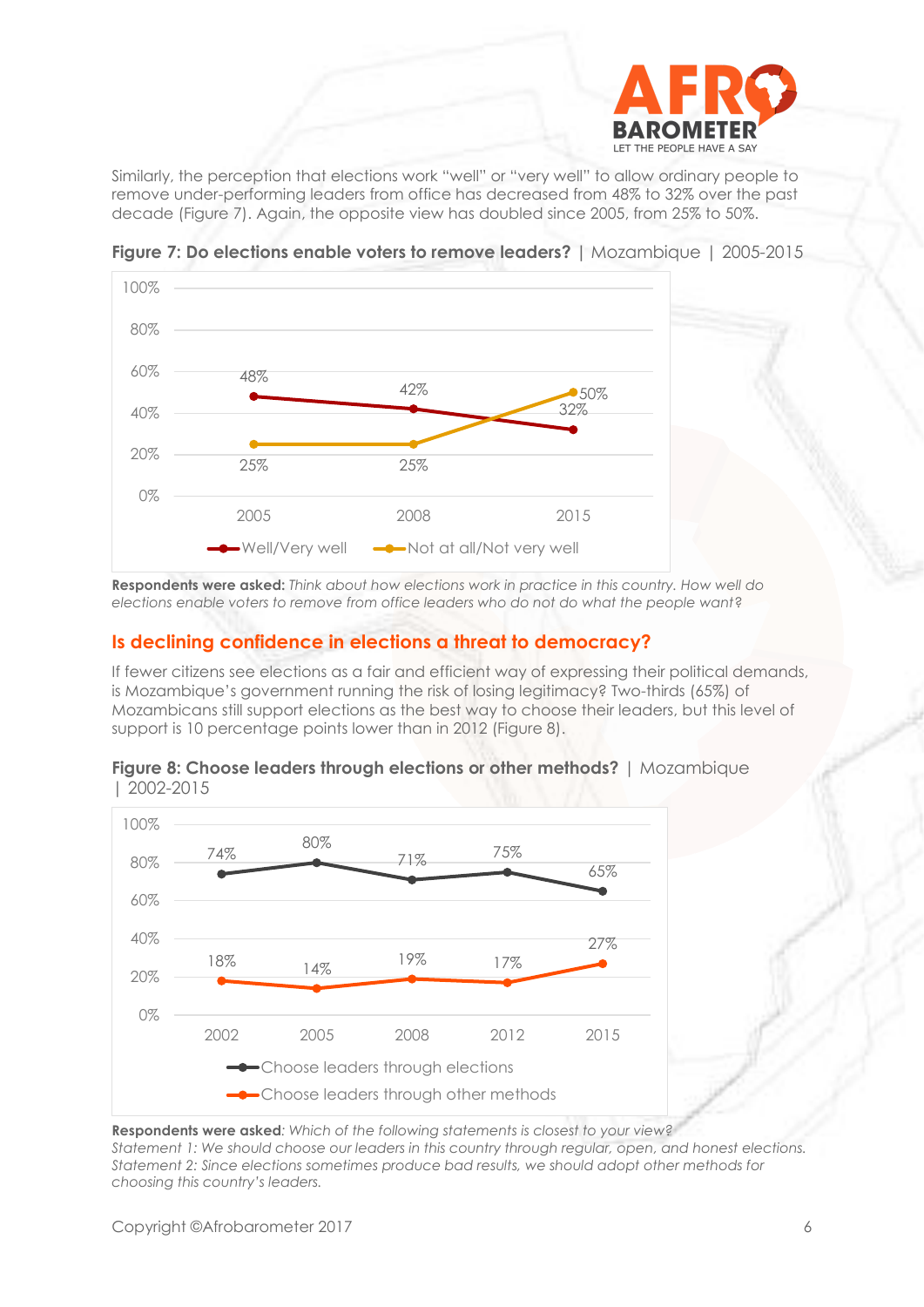

More ominously, fewer than half of all Mozambicans feel that democracy is always preferable to other regime types. After a slow, decade-long increase (from 54% in 2002 to 63% in 2012), support for democracy plunged by 18 percentage, to 45% in 2015 (Figure 9). This is the second-lowest level of support for democracy across 36 African countries surveyed in 2014/2015 (Figure 10).

Not only are Mozambicans less supportive of democracy than most other countries, they also have become less opposed to non-democratic alternatives. While rejection of nondemocratic alternatives increased between 2002 and 2008, it has become less common since. Half or fewer of Mozambicans in 2015 "disapprove" or "strongly disapprove" of oneparty rule (50%), one-mal rule (35%), and military rule (43%) – all substantially lower levels of rejection than in 2012 (Figure 11).

Given trends of declining support for democracy and increasing acceptance of nondemocratic alternatives, it is perhaps unsurprising that the number of Mozambicans who say they are satisfied with the way democracy works in their country continues to drop. Fewer than one in four (23%) say they are "fairly" or "very" satisfied – less than half the proportion who expressed satisfaction in 2002 (54%) (Figure 12).

Indeed, fewer than half of Mozambicans (42%) consider their country "a full democracy" or "a democracy, but with minor problems" – a 15-percentage-point drop since 2012 (57%) and 25 points lower than in 2002 (67%).

Moreover, while two-thirds (65%) of Mozambicans consider it "important to obey the government in power, no matter who you voted for," a growing number disagree: The proportion of respondents who say that it is "not necessary to obey the laws of a government that you did not vote for" has doubled since 2008, from 12% to 27% (Figure 13).



## **Figure 9: Support for democracy** | Mozambique | 2002-2015

**Respondents were asked***: Which of these three statements is closest to your own opinion? Statement 1: Democracy is preferable to any other kind of government. Statement 2: In some circumstances, a non-democratic government can be preferable. Statement 3: For someone like me, it doesn't matter what kind of government we have*.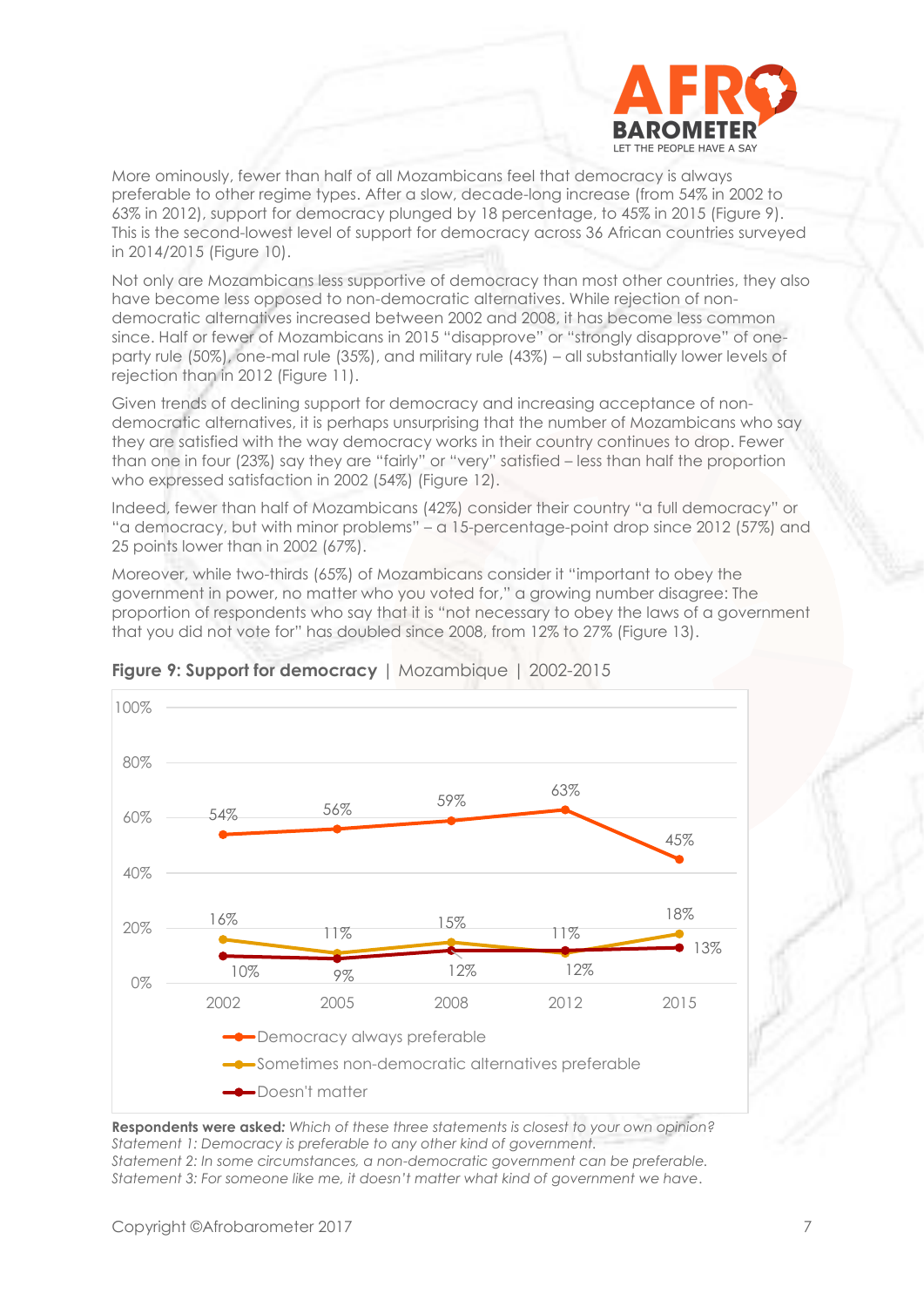



## **Figure 10: Support for democracy** | 36 countries | 2014/2015

**Respondents were asked:** *Which of these three statements is closest to your own opinion? Statement 1: Democracy is preferable to any other kind of government. Statement 2: In some circumstances, a non-democratic government can be preferable.*

*Statement 3: For someone like me, it doesn't matter what kind of government we have. (% who say democracy is preferable)*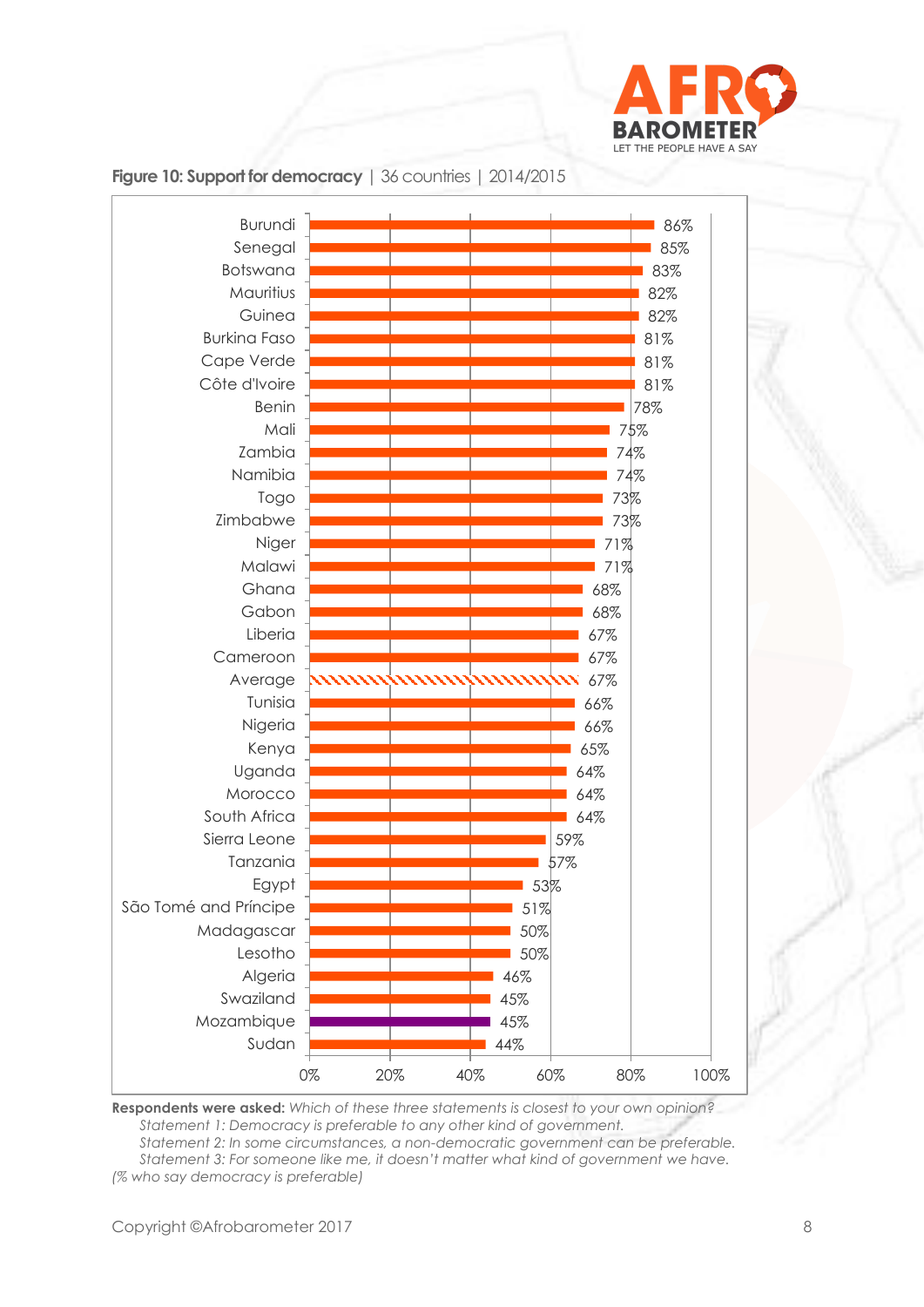



**Figure 11: Rejection of non-democratic alternatives |** Mozambique | 2002-2015

**Respondents were asked:** *There are many ways to govern a country. Would you disapprove or approve of the following alternatives?*

- *Only one political party is allowed to stand for election and hold office.*

- *Elections and Parliament are abolished so that the president can decide everything.*

The army comes in to govern the country.

*(% of respondents who "disapprove" or "strongly disprove")*



**Figure 12: Extent of and satisfaction with democracy |** Mozambique | 2002-2015

**Respondents were asked:**

<sup>-</sup> *In your opinion, how much of a democracy is Mozambique today?*

<sup>-</sup> *Overall, how satisfied are you with the way democracy works in Mozambique?*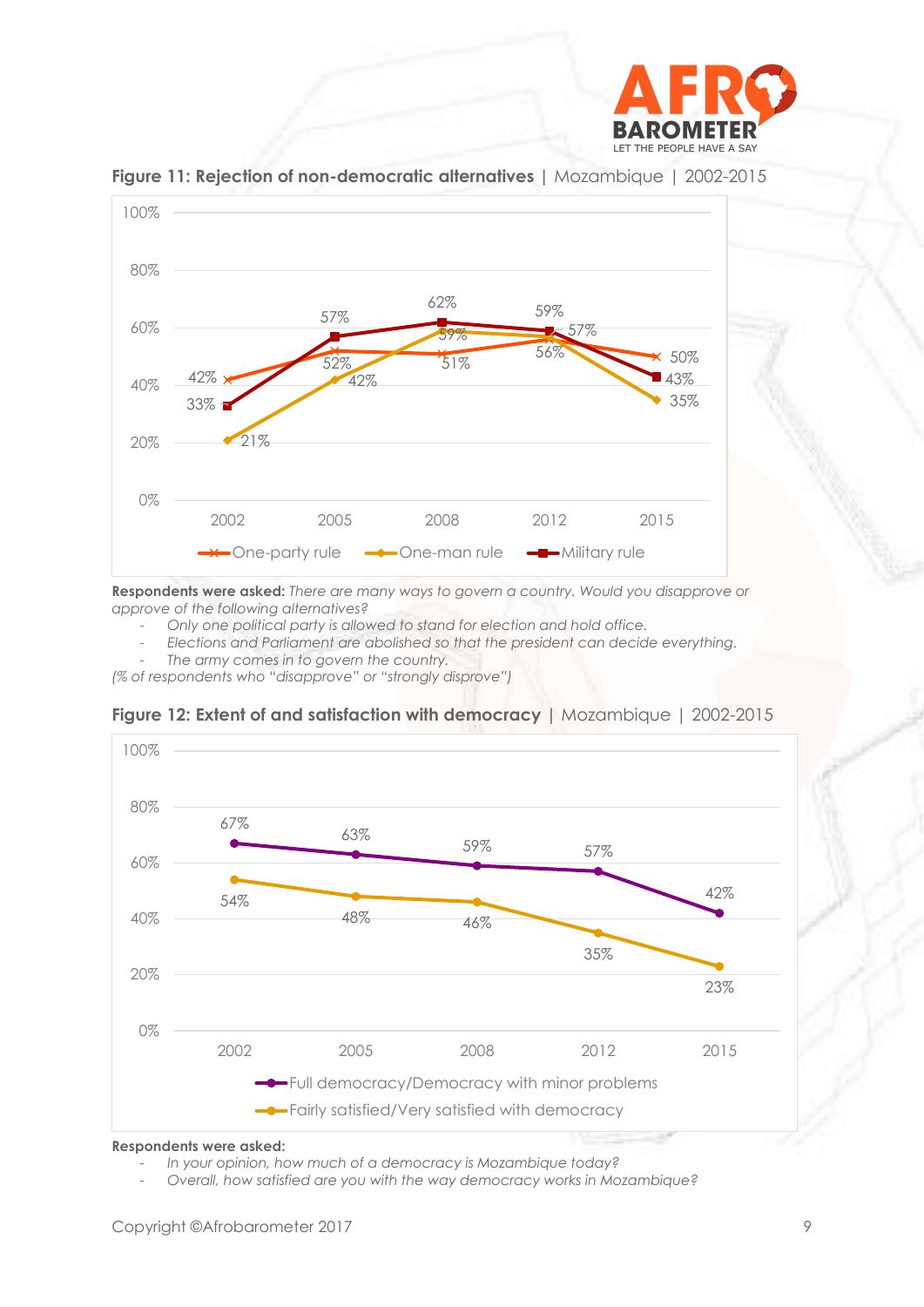



**Figure 13: Obey government always vs. obey only if voted for it |** Mozambique | 2002-2015

**Respondents were asked***: Which of the following statements is closest to your view? Choose Statement 1 or Statement 2.*

*Statement 1: It is important to obey the government in power, no matter who you voted for. Statement 2: It is not necessary to obey the laws of a government that you did not vote for. (% who "agree" or "agree very strongly" with each statement)*

# **Do perceptions of election quality impact voter turnout?**

Mozambicans' increasingly negative assessments of their elections stand in contrast to increasing voter turnout and a widespread perception that voting is a civic duty. Selfreported voter turnout has increased from 60% in 2008 to 76% in the most recently national election (2014) (Figure 14). And more than three-fourths (78%) of respondents say that voting is something that a good citizen in a democracy should always do (Figure 15).



**Figure 14: Voted in the most recent national election |** Mozambique | 2005-2015

**Respondents were asked:** *Understanding that some people were unable to vote in the most recent national election in 2014, which of the following statements is true for you: You voted in the elections?*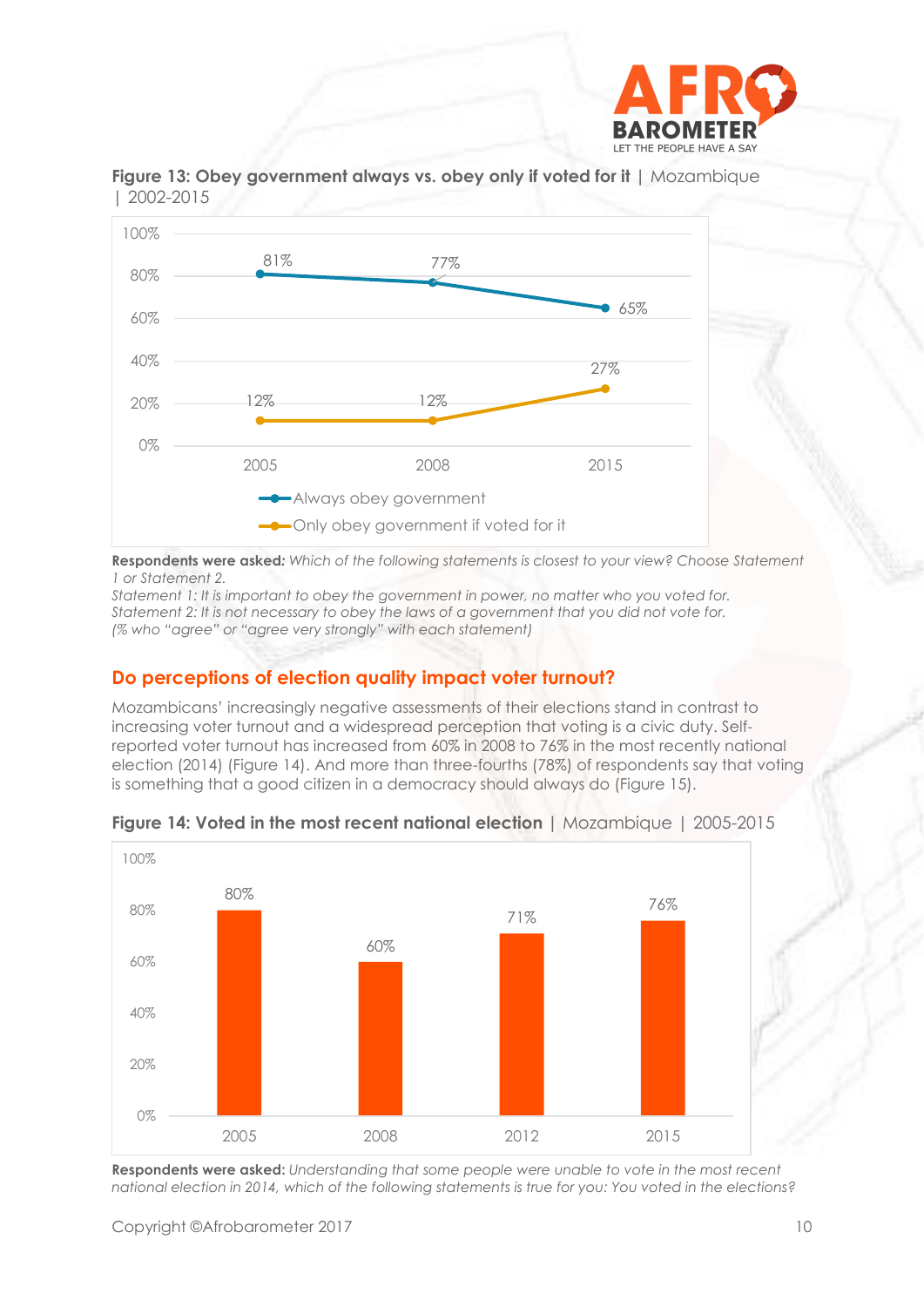



**Figure 15: Do good citizens vote? |** Mozambique | 2015

**Respondents were asked:** *For each of the following actions, please tell me whether you think it is something a good citizen in a democracy should always do, never do, or do only if they choose: Vote in elections?*

# **Conclusion**

Survey responses suggest a troubling deterioration in public perceptions of elections and democracy in Mozambique. Increasing numbers of citizens see their elections as less than free and fair and doubt that elections ensure that voters' views are represented. Popular support for democracy and satisfaction with its implementation have dropped alarmingly. Still, most see voting as a good citizen's duty – perhaps an indication that despite high current levels of dissatisfaction, Mozambicans have not given up on democracy.

> Do your own analysis of Afrobarometer data – on any question, for any country and survey round. It's easy and free at www.afrobarometer.org/online-data-analysis.